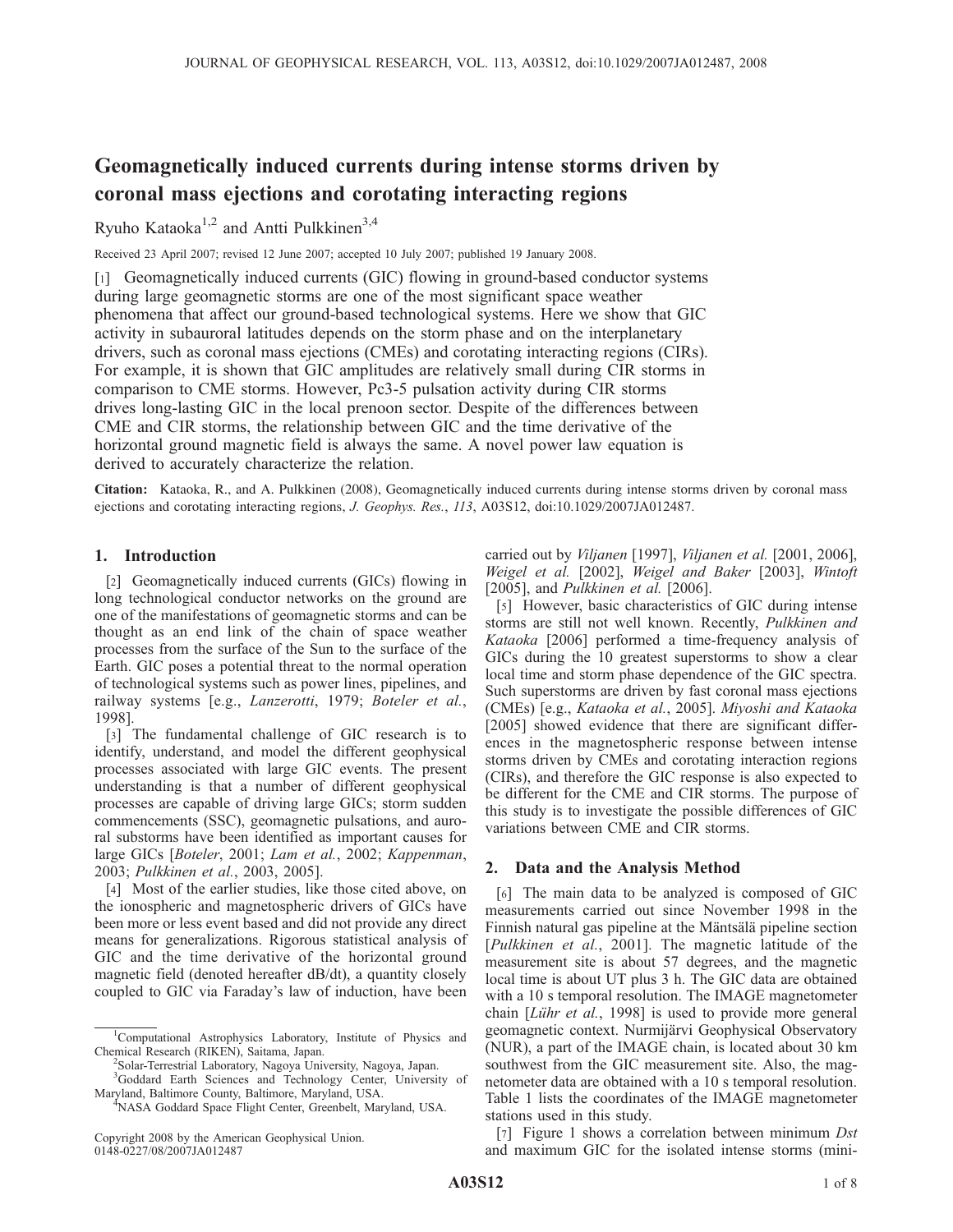| Abbreviation | Name         | <b>GEO</b> Latitude | GEO Longitude | CGM Latitude | CGM Longitude |
|--------------|--------------|---------------------|---------------|--------------|---------------|
| <b>NAL</b>   | Ny Ålesund   | 78.92               | 11.95         | 75.25        | 112.08        |
| <b>LYR</b>   | Longyearbyen | 78.20               | 15.82         | 75.12        | 113.00        |
| <b>HOR</b>   | Hornsund     | 77.00               | 15.60         | 74.13        | 109.59        |
| <b>SOR</b>   | Sørøya       | 70.54               | 22.22         | 67.34        | 106.17        |
| KIL          | Kilpisjärvi  | 69.02               | 20.79         | 65.88        | 103.79        |
| <b>MUO</b>   | Muonio       | 68.02               | 23.53         | 64.72        | 105.22        |
| PEL          | Pello        | 66.90               | 24.08         | 63.55        | 104.92        |
| OUJ          | Oulujärvi    | 64.52               | 27.23         | 60.99        | 106.14        |
| <b>HAN</b>   | Hankasalmi   | 62.30               | 26.65         | 58.71        | 104.61        |
| <b>NUR</b>   | Nurmijärvi   | 60.50               | 24.65         | 56.89        | 102.18        |
| <b>TAR</b>   | Tartu        | 58.26               | 26.46         | 54.47        | 102.89        |
|              |              |                     |               |              |               |

Table 1. Coordinates of IMAGE Magnetometer Stations Used in This Study

mum  $Dst < -100$  nT) during solar cycle 23 (years 1996 to 2005) as identified by Kataoka and Miyoshi [2006]. Continuous GIC data are available for 32 CME storms and 3 CIR storms, as indicated by open and solid circles, respectively. The superstorms investigated by Pulkkinen and Kataoka [2006] are included in the CME storms only if the superstorms are isolated without multiple occurrences of intense storms within 4 d. The maximum amplitude of GIC is calculated for the time interval 1 d before and after the Dst minima. The correlation coefficient is 0.67 for CME storms, implying that large GIC events tend to be associated with large CME storms.

[8] As is seen from Figure 1, the three CIR storms are smaller in amplitude both in terms of *Dst* and GIC. The small number of CIR storms is due to the fact that CIRs rarely produce intense storms. In fact, typical CIRs have a limited interplanetary magnetic field strength of up to about 20 nT [Richardson et al., 2006]. However, since intense CIR storms can be a potential cause for large GIC events, it is worthwhile to include these events in our analysis.

[9] Generally, the waveform of GICs tends to be very noisy and nonstationary [Pulkkinen and Kataoka, 2006]. The S-transform [Stockwell et al., 1996], capable of handing the noisy nonstationary data, is a time-frequency analysis of a time series h(t) and is defined as:

$$
S(\tau, f) = \int_{-\infty}^{\infty} h(t) \frac{|f|}{\sqrt{2\pi}} e^{\frac{-f^2(\tau - t)^2}{2}} e^{-i2\pi ft} dt, \tag{1}
$$

where  $\tau$  is time and f is frequency. The kernel of the Stransform is defined by a Gaussian with the window width of 1/f to give the best resolution in time-frequency space. The normalized Gaussian kernel also gives a direct mathematical connection to the Fourier transform via the integration over  $\tau$ .

[10] Before calculating the S-transform spectra of GIC for all 24-h long segments centered around Dst minima of storm events, there are three preprocessing steps as follows: (1) We include the margins of 2 h time series just before and after the 24-h time series to reduce an artificial edge effects; (2) Hanning window is applied on the 5% of the total 28  $\times$ 360 points at the edges to further reduce the edge effect; (3) Hilbert transform is applied to obtain the analytic signal in which the spectral power is localized into positive frequencies. Finally, we apply the S-transform to the analytic signal, and the amplitude  $|S(\tau, f)|$  is color coded to display the S-transform spectra.

#### 3. Results

[11] First, we show typical examples of the GIC spectra during comparable nightside CME and CIR storm events. The Dst minima for the selected CME and CIR storms are 110 nT at 1930 UT (2230 MLT) on 11 May 2002 and 109 nT at 1730 UT (2030 MLT) on 11 February 2004, respectively. Using the nightside events, we can directly compare the results with the results for superstorms, as shown by Pulkkinen and Kataoka [2006].

[12] Figures 2 and 3 show GIC and the S-transform of GIC for the selected events. It is seen that around the storm peak taking place in the nightside, turbulent broadband spectra are seen in both CME and CIR storms. After the storm peak, the CIR storm has a stronger and longer-lasting GIC activity than that of the CME storm even though the Dst minima for the storms are similar to each other. Local daytime GIC in Pc3-5 pulsation ranges  $(0.3-10 \text{ min})$  are



**Figure 1.** Scatterplot of maximum  $|Dst|$  and  $|GIC|$  for each of the  $Dst < -100$  nT storms used in this study. Coronal mass ejection (CME) storms are indicated by open circles and corotating interaction regions (CIR) storms by solid circles.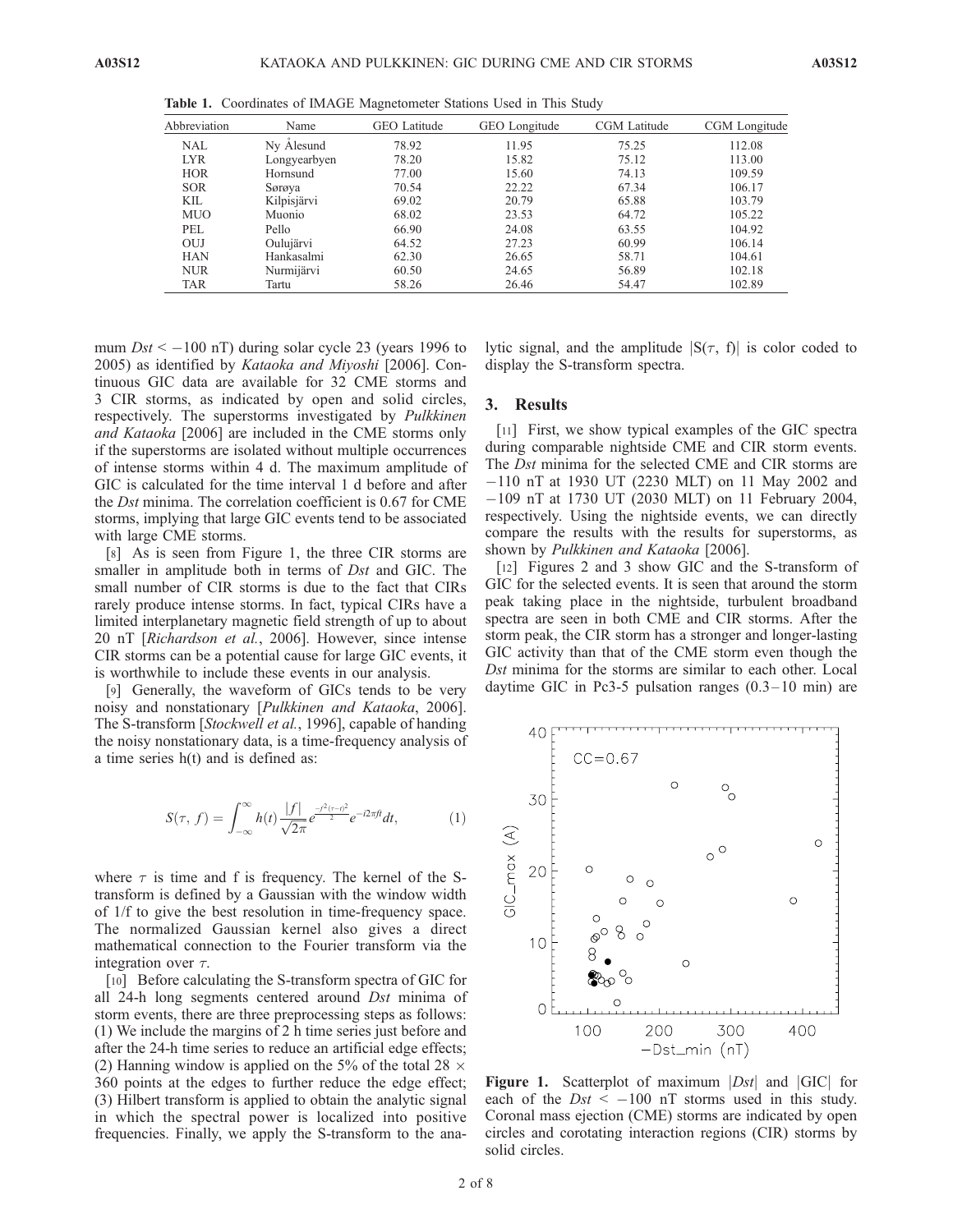

Figure 2. S-transform spectrum of a CME storm on 11 May 2002 showing (a) the waveform of geomagnetically induced currents (GIC), (b) the S-transform spectral power, and (c) the FFT power spectrum obtained by integrating the S-transform over time. The left half of Figure 2b is the local nightside (1800 $-0600$  MLT), and the right half is the local dayside (0600 $-1800$  MLT). Red diamonds indicate the Dst index. The storm peak is shown by a vertical dotted line.

especially enhanced during the recovery phase of the CIR storm. Comparing the Figures 2c and 3c, the GIC enhancement in the Pc3-5 range during the CIR storm can also be seen from the FFT spectra. Strong monochromatic GIC in the Pc5 range  $(2.5 - 10 \text{ min})$ , as was seen for superstorms by Pulkkinen and Kataoka [2006], is not present during the recovery phase of the CME storm. Although not shown here, the spectral features observed above are common also for the other CME and CIR storms studied in this work.

[13] We then compare the time derivative of the horizontal magnetic field (dB/dt) observed at NUR with the GIC using all of the CME and CIR storm events. The time derivative is calculated by using the three-point central difference formula. To compare the GIC and dB/dt, the data are divided into 1 h intervals, each containing 360 sample points. The maximum amplitudes of  $|dB/dt|$  and jGICj are calculated in each interval, and 1 h values are obtained for four different time intervals: just after the storm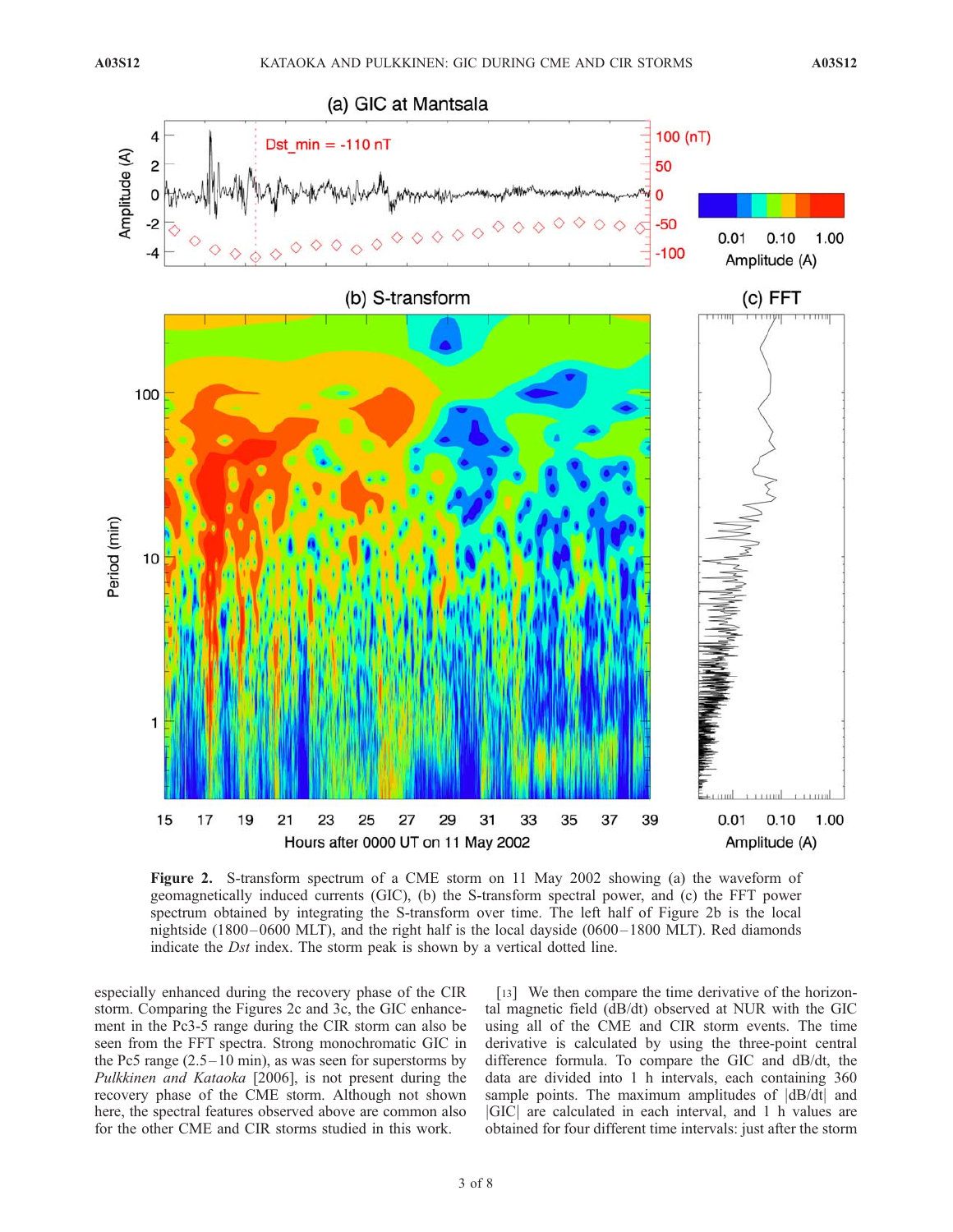

Figure 3. S-transform spectrum of a CIR storm on 11 February 2004. The format is the same as in Figure 2.

sudden commencement (SSC), main phase, recovery phase, and 24 h after the end of the recovery phase.

[14] In this paper, the beginning of the main phase is determined by the existence of minimum  $d(Dst)/dt$  or two successive points of  $d(Dst)/dt < -20$  nT/h, where the time derivative is calculated using a two-point forward difference formula. If it is not possible to detect the beginning by these criteria, a typical time period of 6 h before the Dst minimum is taken as the main phase interval. The end of the recovery phase is determined by the recovery of the Dst index to 50% of the Dst minimum. If it is not possible to detect the end by these criteria, typical time period of 12 h after the Dst minimum is taken as the recovery phase interval.

[15] From Figure 4 showing the scatterplot and histograms of maximum  $|dB/dt|$  and  $|GIC|$  for CME storms, it is seen that from the main phase (red) to the recovery phase (blue) the amplitudes of  $|GIC|$  and  $|dB/dt|$  decrease more than a half an order of magnitude on average. Further, from the recovery phase (blue) to the 24 h after the end of the recovery phase (green), the amplitudes decrease again more than a half an order of magnitude on average. However, independent of the storm phase, all of the data points distribute around the same regression line. The correlation coefficient is better for  $|dBy/dt|$  (CC = 0.97) than that of  $|dBx/dt|$  (CC = 0.94), where the subscripts x and y denote the geographic north-south and east-west components, re-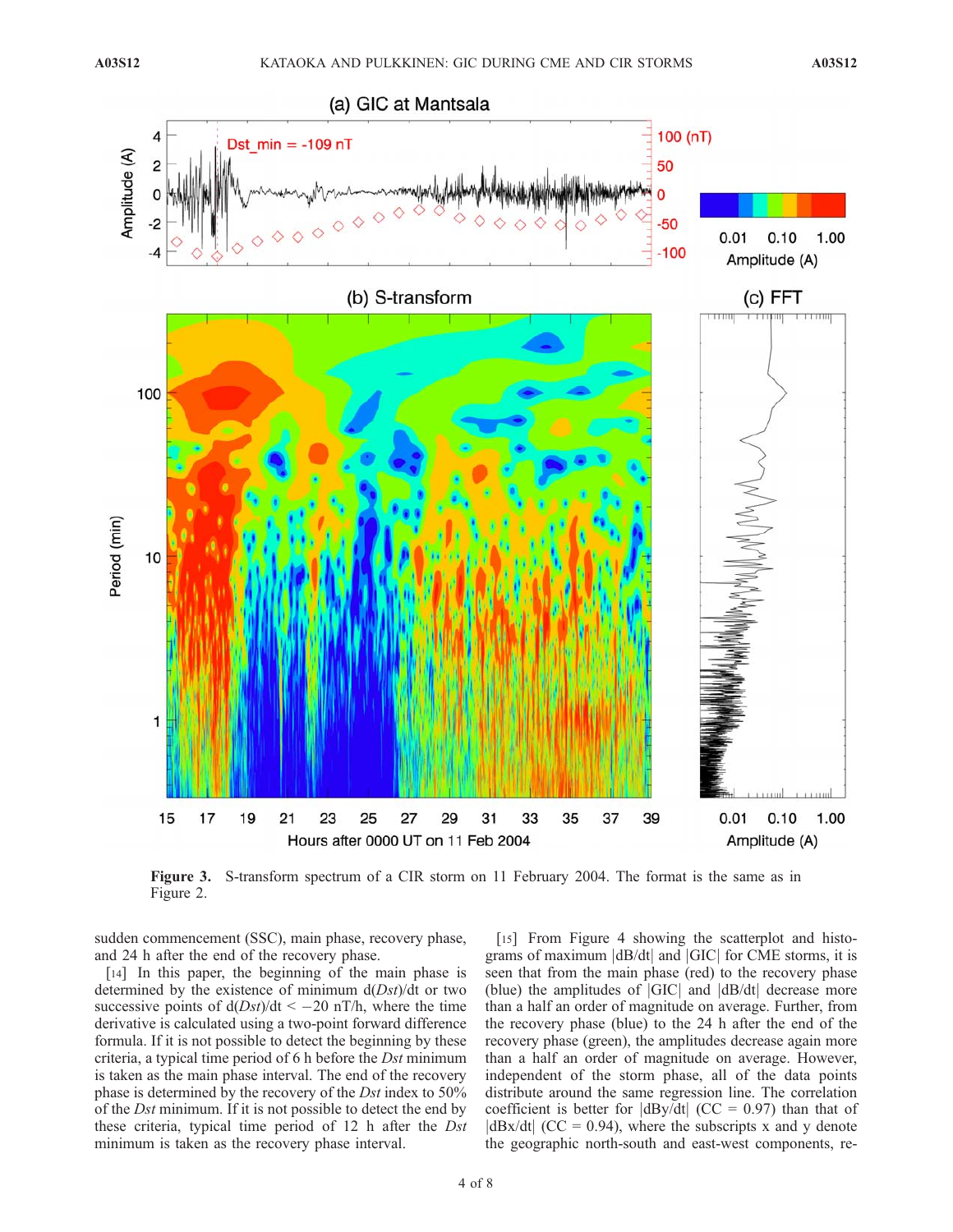

**Figure 4.** Scatterplot and histograms of maximum  $\frac{dB}{dt}$  showing (left) the x-component and (right) ycomponent and maximum *GIC* during the main phase (red), recovery phase (blue), 24 h after the end of recovery phase (green), and just after the storm sudden commencements (black) of CME storms.

spectively. The difference in correlation clearly reflects the geographical orientation of the pipeline; GIC flow in the pipeline responds differently for east-west and north-south geoelectric field in association with the temporal changes of the magnetic field [Pulkkinen et al., 2001]. The relationship between  $|dBy/dt|$  and  $|GIC|$  can be approximated by powerlaw equation,

$$
|GIC|(A) = 10^{0.67} |dB_y/dt|^{0.84} (nT/s).
$$
 (2)

From Figure 5 showing the scatter plot and histograms of maximum  $|dB/dt|$  and  $|GIC|$  for CIR storms, it is seen that although the correlation between the two quantities is slightly worse, the basic trend of the regression line is the same as that for the CME storms. Again, the correlation coefficient is better for  $|dBy/dt|$  (CC = 0.91) than that of  $|dBx/dt|$  (CC = 0.78). The approximately log-normal histograms in Figures 4 and 5 suggest that the GIC amplitude rarely exceeds the 10 A level even in the main phase of CIR storms. From Figure 5 it is also seen that the storm phase dependence of the  $|dB/dt|$  and  $|GIC|$  amplitudes



Figure 5. Same as Figure 4 but for CIR storms.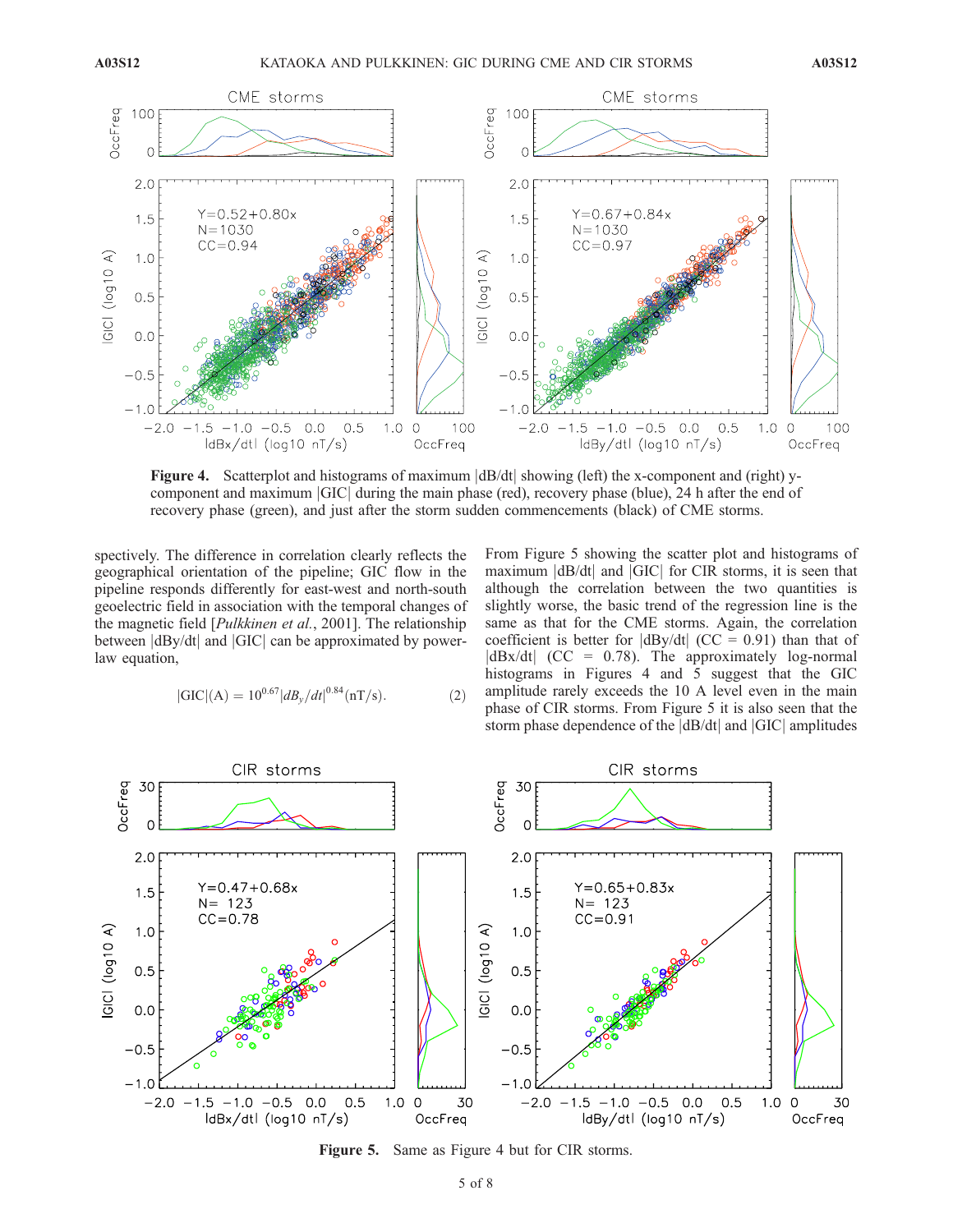| Interplanetary Driver | Storm Phase    | <b>Total Number</b><br>of Storms | <b>Total Number</b><br>of Hours | Average $(A)$ | Maximum (A) |
|-----------------------|----------------|----------------------------------|---------------------------------|---------------|-------------|
| <b>CME</b>            | SSC.           | 32                               | 32                              | 3.3           | 31.6        |
| <b>CME</b>            | main           | 32                               | 247                             | 3.8           | 32.0        |
| <b>CME</b>            | recovery       | 32                               | 380                             | 1.5           | 18.2        |
| <b>CME</b>            | after recovery | 32                               | 403                             | 0.6           | 13.0        |
| <b>CIR</b>            | main           |                                  | 25                              | 2.0           | 7.3         |
| <b>CIR</b>            | recovery       |                                  | 29                              | 1.3           | 4.1         |
| <b>CIR</b>            | after recovery |                                  | 69                              | 1.0           | 4.3         |

Table 2. Statistical Parameters of |GIC| Amplitudes for Different Storm Phases<sup>a</sup>

a From left to right, columns show the storm driver, storm phase, the total number of the storm events, the total number of sample hours, mean values, and maximum values.

is relatively small for CIR storms, ranging well below an order of magnitude on average. Comparing the recovery phase (blue) and late recovery phase (green) in Figures 4 and 5, it is apparent, in agreement with Figures 2 and 3, that the |dB/dt| and |GIC| amplitudes during the recovery and late recovery phases are larger for CIR storms on average. Some statistical parameters of GIC are summarized in Table 2. The mean values are calculated after taking the logarithm. This is reasonable since the hourly values of both jGICj and jdB/dtj follow the log-normal distribution as show in the histograms in Figures 4 and 5.

### 4. Discussion

[16] Figures 2 and 3 imply that partially different physical mechanisms drive GIC during CME and CIR storms. The most interesting observation is that, during CIR storms, GIC is enhanced in the Pc3-5 pulsation range, especially in the local dayside during the recovery phase. The Pc3-5 pulsations are related to the high-speed Alfvénic solar wind streams originating from large coronal holes [see Richardson et al., 2006]. Thus these coronal hole streams are the origin for the long-lasting GIC activity during CIR storms. On the other hand, for the February 2004 event shown in Figure 3, the very quiet period of GIC lasting 8 h just after the storm peak was associated with unusually stable northward interplanetary magnetic fields embedded within the CIR and is not necessarily a general feature of CIR-associated storms.

[17] The well-known correlation of Pc3-5 pulsation wave power with the solar wind speed [Singer et al., 1977; Engebretson et al., 1998], suggests that the Kelvin-Helmholtz instabilities (KHI) at the magnetopause may act as a possible energy source for the pulsations. Actually, using multiple in situ satellite observations, Rae et al. [2005] investigated very strong narrowband monochromatic Pc5 pulsation, as seen in GIC during superstorms [Pulkkinen and Kataoka, 2006] and concluded that the discrete Pc5 pulsation is the result from the excitation of a magnetospheric waveguide mode driven by KHI at the magnetopause. Other mechanisms, however, possibly contribute to large GIC in the Pc3-5 range. On the basis of the IMAGE magnetometer data, Howard and Menk [2005] suggested that the daytime Pc3-4 waves as observed in this paper are generated by the upstream ion-cycrotron resonance and that there is no evidence of generation by the KHI. Baker et al. [2003] surveyed a 10-year data set of CANOPUS to statistically investigate the Pc5 pulsation and suggested from the property of field-line resonance that the energy source of Pc5 pulsation is not only KHI but also that a significant part of the Pc5 pulsations should have some irregular or impulsive energy source such as traveling indentations on the magnetopause [Mathie and Mann, 2000] or solar wind buffeting. They also noted that transient events such as magnetic impulse events [e.g., Kataoka et al., 2001] contribute to the largest power of Pc5 spectra in a limited dawn sector between 65 to 70 magnetic latitudes.

[18] Despite the spectral differences found between CME and CIR storms, hourly dB/dt is found always to be an excellent indicator of the hourly GIC activity, and the relationship between the GIC and the dB/dt is always the same in a very large dynamic range of about three orders of magnitude, as shown in Figures 4 and 5. This finding is in agreement with earlier results [see, e.g., Viljanen et al., 2001, and references therein]; the novel result is that the relationship can be made very accurate by using the functional form given in equation (2). It should be noted here that there are examples [Trichtchenko and Boteler, 2006] where GIC behavior follows the magnetic field strength (B) rather than its time derivative. However, by making plots similar to Figures 4 and 5 for B, we have confirmed that dB/dt is a better indicator for GIC activity than B at Mäntsälä.

[19] For additional insights to  $|dB/dt|$  behavior, as shown in Figure 6, we construct a polar map showing the global distribution of average amplitude of the hourly maximum  $|dB/dt|$  and root mean square of the hourly maximum  $|dBx|$ dtj and jdBy/dtj. We use the eleven meridional magnetometers listed in Table 1. All six CIR events in the list of Kataoka and Miyoshi [2006] and an additional recent CIR event that occurred in the end of August 2005 are used in constructing the map. However, even with the additional CIR events the number of data points was, unfortunately, too small to construct a map for the CIR main phase. A total of  $11 \times 24$  average points (11 points in latitude and 24 points in MLT) are linearly interpolated and color contoured. Note again that the average values are calculated after taking the logarithm.

[20] Weigel et al. [2002, 2003] computed similar average polar maps of jdB/dtj, but they did not make a classification of different storm phases. The results here indicate that it may be beneficial to separate predictions of  $|dB/dt|$  by different classes based on, for example, storm phase and interplanetary driver. For example, the prenoon peak of CIR storms (Figure 6c) is about twice as strong on average than that of CME storms (Figure 6b). Further, comparing the Figures 6a and 6b, the local time sector having the greatest activity may vary as a function of CME storm phase, for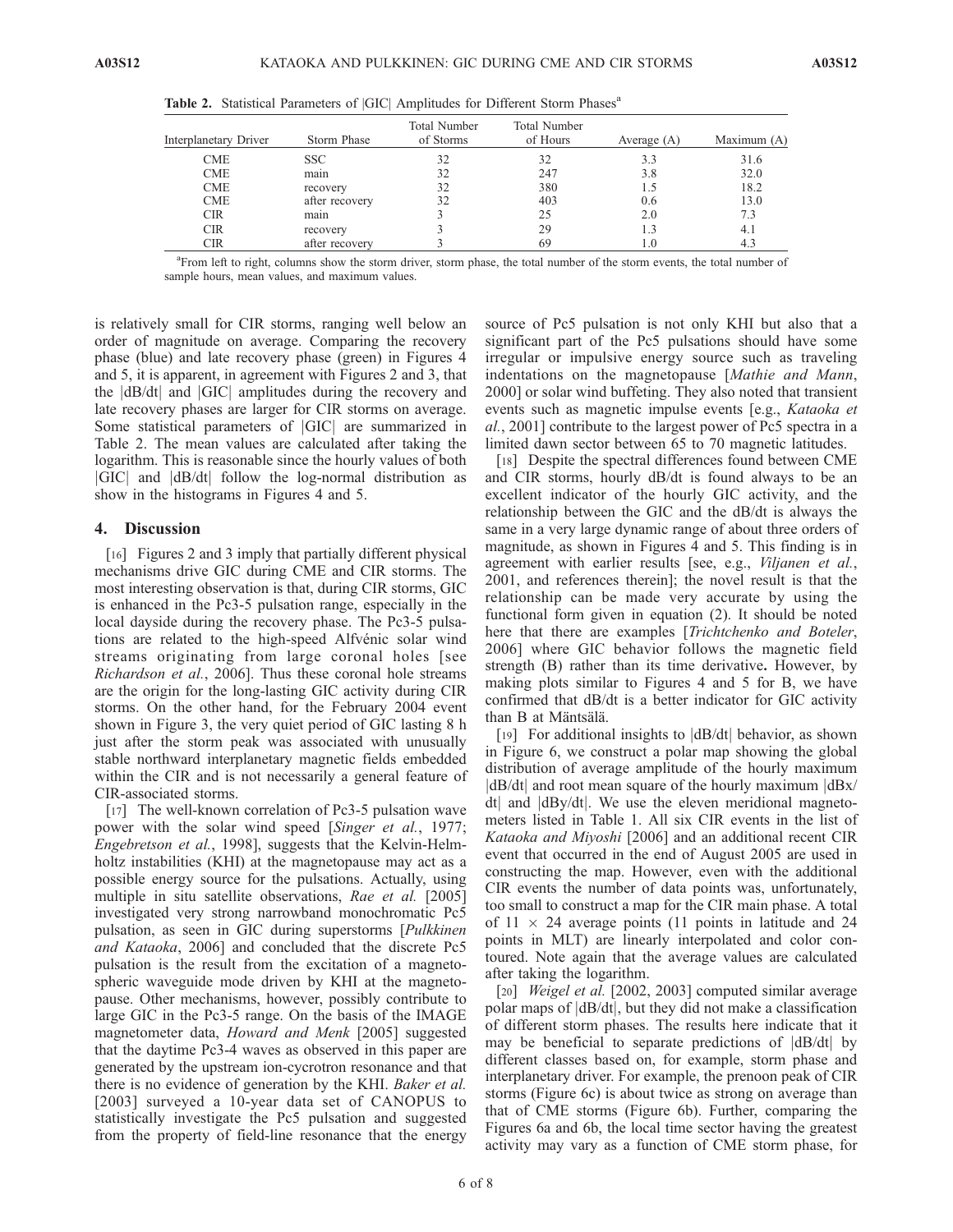

**Figure 6.** Polar map of the average amplitude of the hourly maximum  $\left| \frac{d}{dt} \right|$  during (a) the main phase and (b) the recovery phase of CME storms and (c) during and 24 h after the recovery phase of CIR storms. Solid lines indicate the 80, 70, and 60 MLAT, and the dotted line indicates the latitude of the NUR station. Open squares indicate the meridional locations of the IMAGE chain.

example, the greatest activity is appeared in the dawn and postmidnight sector during the main and recovery phase, respectively.

## 5. Conclusions

[21] It was shown that subauroral GIC activity depends on the solar wind driver and phases of strong geomagnetic storms. For example, GIC amplitudes are relatively small during CIR storms in comparison to CME storms. However, Pc3-5 pulsation activity during CIR storms drives longlasting GIC in the local prenoon sector. Despite of the differences, the maximum hourly value of  $|dB/dt|$  is always an excellent indicator for the maximum hourly amplitude of jGICj in the Finnish pipeline for any local time and any storm phase of CME/CIR storms. A novel power law equation was derived to accurately characterize the relationship between  $|dB/dt|$  and  $|GIC|$ .

[22] **Acknowledgments.** GIC measurements in the Finnish pipeline owned by the Gasum Oy Company are carried out by the Finnish Meteorological Institute. A. Viljanen of Finnish Meteorological Institute is acknowledged for providing the GIC data used in the study. We thank the institutes who maintain the IMAGE magnetometer array. The work by RK was supported by a research fellowship of the Japan Society for the Promotion of Science for Young Scientists and a research fellowship of Special Postdoctoral Research Program at RIKEN. This work was supported by the Grant-in-Aid for Creative Scientific Research ''The Basic Study of Space Weather Prediction'' (17GS0208, Head Investigator: K. Shibata) from the Ministry of Education, Science, Sports, Technology, and Culture of Japan.

[23] Amitava Bhattacharjee thanks Ian Richardson and Yusuke Ebihara for their assistance in evaluating this paper.

#### References

Baker, G. J., E. F. Donovan, and B. J. Jackel (2003), A comprehensive survey of auroral latitude Pc5 pulsation characteristics, J. Geophys. Res., 108(A10), 1384, doi:10.1029/2002JA009801.

- Boteler, D. (2001), Assessment of geomagnetic hazards to power systems in Canada, Natural Hazards, 23, 101-120.
- Boteler, D. H., R. J. Pirjola, and H. Nevanlinna (1998), The effects of geomagnetic disturbances on electrical systems at the Earth's surface, Adv. Space Res., 22, 17-27.
- Engebretson, M., K.-H. Glassmeier, M. Stellmacher, W. J. Hughes, and H. Luhr (1998), The dependence of a high latitude Pc5 wave power on solar wind velocity and on the phase of high speed solar wind streams, J. Geophys. Res., 103, 26,271.
- Howard, T. A., and F. W. Menk (2005), Ground observations of highlatitude Pc3-4 ULF waves, J. Geophys. Res.,  $110$ ,  $A04205$ , doi:10.1029/2004JA010417.
- Kappenman, J. G. (2003), Storm sudden commencement events and the associated geomagnetically induced current risks to ground-based systems at low-latitude and midlatitude locations, Space Weather, 1(3), 1016, doi:10.1029/2003SW000009.
- Kataoka, R., and Y. Miyoshi (2006), Flux enhancement of radiation belt electrons during geomagnetic storms driven by coronal mass ejections and corotating interaction regions, Space Weather, 4, S09004, doi:10.1029/2005SW000211.
- Kataoka, R., H. Fukunishi, L. J. Lanzerotti, C. G. Maclennan, H. U. Frey, S. B. Mende, J. H. Doolittle, T. J. Rosenberg, and A. T. Weatherwax (2001), Magnetic Impulse Event: A detailed case study of extended ground and space observations, J. Geophys. Res., 106, 25,873 – 25,889.
- Kataoka, R., S. Watari, N. Shimada, H. Shimazu, and K. Marubashi (2005), Downstream structures of interplanetary fast shocks associated with coronal mass ejections, Geophys. Res. Lett., 32, L12103, doi:10.1029/ 2005GL022777.
- Lam, H.-L., D. H. Boteler, and L. Trichtchenko (2002), Case studies of space weather events from their launching on the Sun to their impacts on power systems on the Earth, Ann. Geophys., 20, 1073-1079.
- Lanzerotti, L. J. (1979), Geomagnetic influences on man-made systems, J. Atmos. Terr. Phys., 41, 787 – 796.
- Lühr, H., A. Aylward, S. C. Bucher, A. Pajunpaa, K. Pajunpaa, T. Holmboe, and S. M. Zalewski (1998), Westward moving dynamic substorm features observed with the IMAGE magnetometer network and other groundbased instruments, Ann. Geophys., 16, 425-440.
- Mathie, R. A., and I. R. Mann (2000), Observations of Pc5 field line resonance azimuthal phase speeds: A diagnostic of their excitation mechanism, J. Geophys. Res., 105, 10,713 – 10,728.
- Miyoshi, Y., and R. Kataoka (2005), Ring current ions and radiation belt electrons during geomagnetic storms driven by coronal mass ejections and corotating interaction regions, Geophys. Res. Lett., 32, L21105, doi:10.1029/2005GL024590.